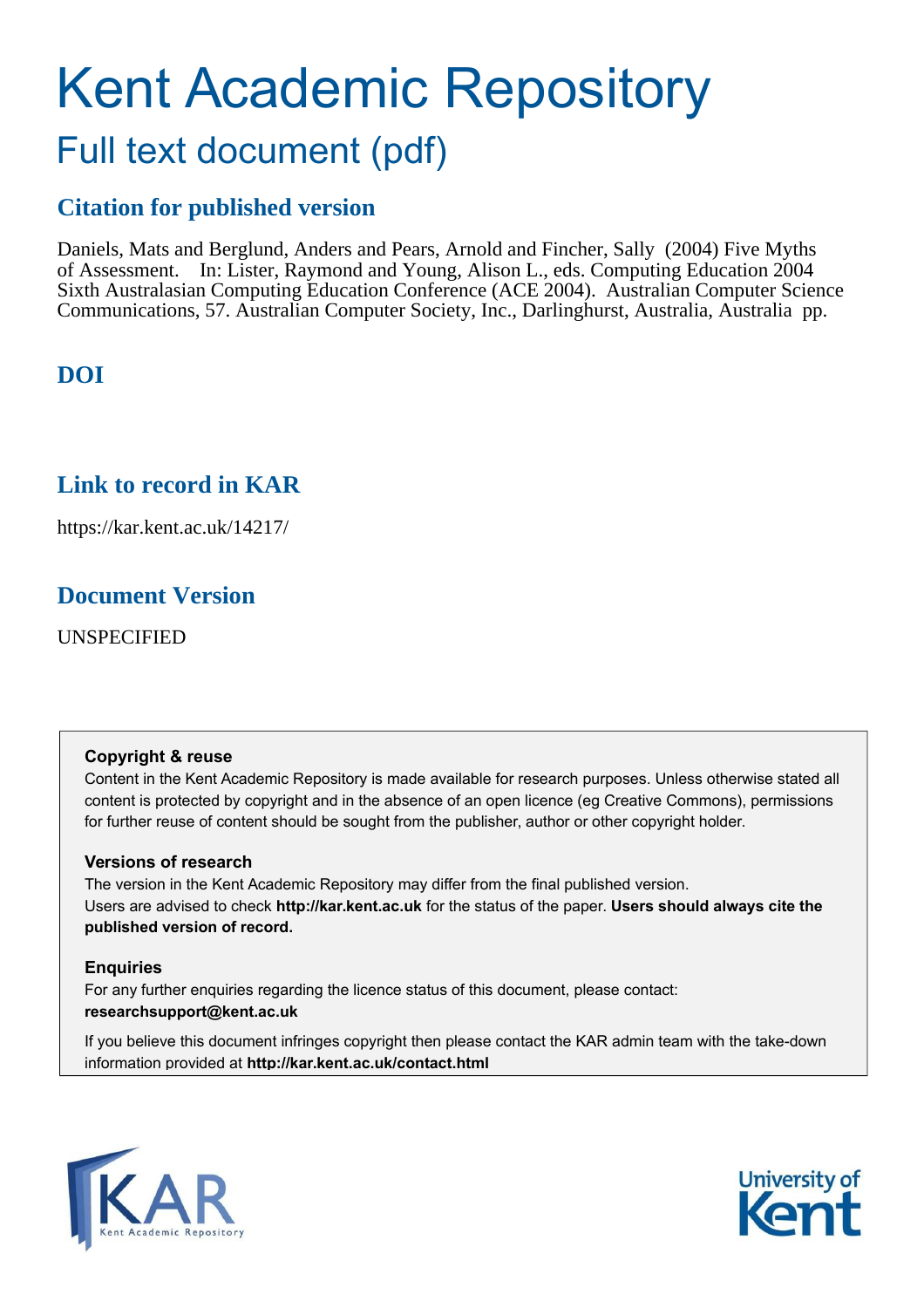## **Five Myths of Assessment**

#### **Mats Daniels, Anders Berglund, Arnold Pears**

Department of Information Technology Uppsala University PO Box 337, 751 05 Uppsala, Sweden

{matsd, anders.berglund, arnoldp}@it.uu.se

#### **Sally Fincher**

Computing Laboratory University of Kent Canterbury, Kent, CT2 7NF, U.K.

S.A.Fincher@ukc.ac.uk

#### **Abstract**

This paper describes some issues concerning assessment and the corresponding motivation for students to work in a desired manner. The issues came from studying assessment in the Runestone project, but are, as we see them, of general interest. Our findings illustrate the need to not take the effects of assessment, nor what it measures, for granted. It is our intention to promote Computer Science Education research as an essential area for improving our education, in this case by exposing myths about assessment as myths.

*Keywords*: Computer Science Education, assessment.

#### **1 Introduction**

 $\overline{a}$ 

To be a teacher is an important and, at times, very rewarding profession. To "see" enlightenment in students is an extremely fulfilling experience, but we would lose our credibility if we wrote "I saw enlightenment/ understanding" in the grading report. We need to find alternative ways to assess our students, and to do the assessment as fair as possible. How to assess, and the closely related issue of the effects of assessment on students, have been discussed extensively in most staff rooms as well as documented in literature [Boud, D. 1995, Gibbs, G. 1996, Hult, H. 1998, Jacobsson, P. 1995, Trowald, N. 1997, Wiiand, T. 1998]. These discussions are important parts of forming our profession and it is essential that these issues are addressed based on knowledge and not on "common sense" or ill-funded myths. Undertaking discipline oriented educational research concerning theses issues is thus vital [Clancy, M., Stasko, J., Guzdial, M., Fincher, S. and Dale, N. 2001, Daniels, M., Petre, M. Berglund, A. 1998,

Holmboe, C., McIver, L., and George, C. 2001, and Pears, A. and Daniels, M. 2003].

We will investigate five myths about motivating and assessing students and expose these myths as being just that, myths. We base our arguments on studies of a collaborative course offered by Uppsala University (UU) in Sweden and Grand Valley State University (GVSU) in MI, U.S.A.. The course is known as the Runestone project [Daniels, M., Petre, M., Almstrum, V., Asplund, L., Björkman, C., Erickson, C., Klein, B., and Last, M. 1998, Daniels 1999, Last, M., Almstrum, V., Daniels, M., Erickson, C., and Klein, B. 2000] and many assessment issues have emerged and been studied during its lifetime.

#### **2 Runestone**

The Runestone course has existed since 1998, and was initially funded by The Swedish Council for Renewal of Higher Education. The course has subsequently been sustained by the institutions themselves, through changes of teachers as well as heads of departments on both sides, as a regular course offering; which provides some confirmation of the value it gives to the institutions involved. Studies of the course have been funded from several other sources over the years.

Several characteristics of this course make it unique:Runestone is based on a 10-week intensive group project. What makes this course unique is that the "groups" which have to work together are extremely distributed. Each team is composed of six individuals, three from Sweden and three from the US. They are not only distributed by virtue of geography and time zone, but by background, educational expectations and environment and, of course, language and culture.

The task that the teams have to work on is the same for them all – and, indeed, the same over time. It might be supposed that this is a fertile ground for plagiarism and particularly longitudinal plagiarism. However, this has been explicitly addressed during the course evolution. Some years students have been encouraged to use solutions from previous years as their starting points; some years this has been required of them. This works because the task is very large and open-ended [Daniels,

Copyright © 2004, Australian Computer Society, Inc. This paper appeared at the *6th Australiasian Computing Education conference (ACE2004)*, Dunedin, New Zealand. Conferences in Research and Practice in Information Technology, Vol. 30. R. Lister and A. Young, Editors. Reproduction for academic, not-for profit purposes permitted provided this text is included.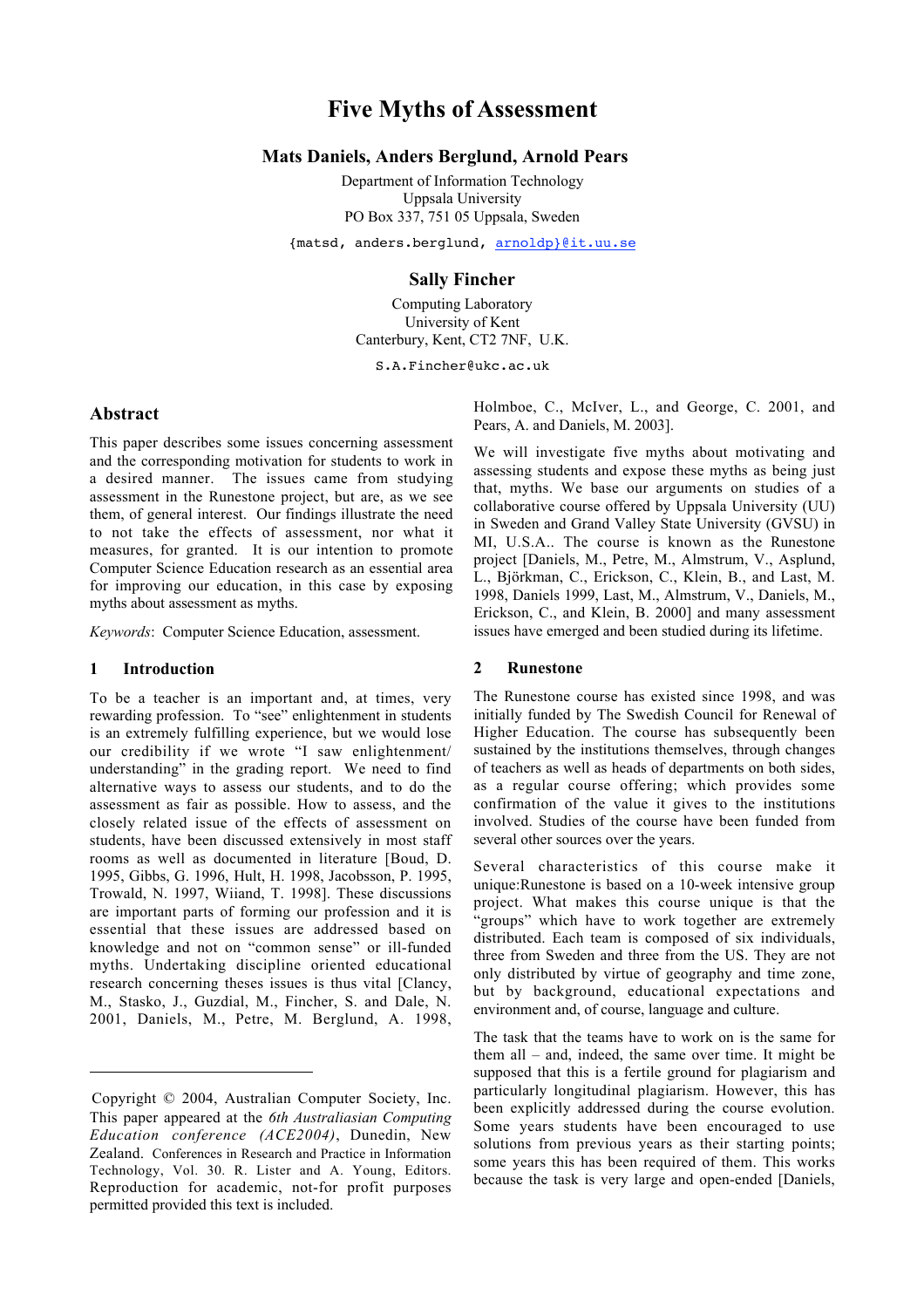M., Faulkner, X., and Newman, I. 2002, Newman, I., Daniels, M., and Faulkner, X. 2003].

The supervisory staff (one at UU, one at GVSU) each supervise half the teams. That means that they will never meet half the students they will be responsible for assessing.

The students are being marked under two separate grading schemes. It was – and is – the case that the  $US$ students are graded according to their own institutional norms (one of 5 letter grades, A-D pass, or F fail) whilst the Swedish students are awarded "pass" or "fail".

Although the actual project is the driving force in the course, it is also clear that a unifying factor across all of these variables – two sets of students, two supervisors, two cultures, two sets of grading rules, one project with several teacher-led IRC-based meetings, called milestone meetings during this course and a final presentation - is being assessed. Across such diversity how do you make it work the same everywhere? In this sense, Runestone exposes some assumptions about the expectation of, and execution of, assessment which can remain tacit within a less extreme environment. Equally, because of the communication restraints, which mean groups have to work in a textual medium (e-mail and Internet Relay Chat (IRC)), group dialogues that are normally invisible are here necessarily made manifest. The milestone meetings are central for the assessment and are thus of high interest in this context.

The project was reviewed in 2001, and at that time we found that there were differences in how the team viewed the process. In discussion these differences with Runestone staff and other colleagues and researchers we came to characterize these as "myths".

#### **3 Myth 1: All staff perceive assessment criteria in the same way**

One of the motivations for the project review was to more completely specify staged assessment criteria for the students. This looked like a good idea, but the process of agreeing on assessment criteria and the actual meaning of them was however far more difficult than expected. For example the two teachers interpreted their joint decision about how to judge the working process in relation to the product of the work differently. While one of them in practice put a heavy emphasis on the process, the other one regarded the outcome as an important factor.

In the 2001 instance of Runestone regular milestone meetings were introduced with the idea that staff might be able to detect, and have a chance to help, teams that were in trouble. Staff-student contact was earlier changed in other ways: each supervisor as well as being responsible for their own teams, was available to *all* students for specific technical areas (in which they had particular expertise) and in which they set milestone assessments and for which they assigned grades. As a corollary, staff workload was reduced, as we removed the need for local expertise in all aspects of the project.

#### **4 Myth 2: All students perceive assessment criteria in the same way**

Assessment is often described as the means by which one leads students into a desired way of working. This is partly based on the assumption that students perceive the assessment criteria in a uniform way.

In the 2000 Runestone instance students had to work to a "minimum requirement" to pass. When this was implemented, there were complaints from the students about the interpretation of this. Indeed, on closer inspection, we saw that in the US this was interpreted as 50%, "the minimum to achieve a passing grade" and in Sweden it was thought of more in terms of "doing the job", i.e. working throughout the whole project, which in effect would resemble a grade A on the American scale.

We also undertook a qualitative study, aimed at discerning, analyzing and describing the students' experience of being graded [Berglund and Booth, 2002]. We used a phenomenographic approach, as phenomenography [Marton and Booth, 1997] offers the intellectual tools to describe the different ways in which a cohort of individuals - such as a group of students experiences a phenomenon; which might be as diverse as the act of programming or the experience of being graded. Data was collected in semi-structured interviews: in this study 15 interviews were conducted (both in the US and Sweden) at the beginning of the course and again shortly after its end.

Although a phenomenon can be understood, or perceived, in numerous ways, phenomenographic results allow a researcher to organize the different perceptions present within the cohort into a limited, often rather small, set of categories, where each category summarizes and describes a particular way of understanding a phenomenon. The task of the researcher is thus to analyze the data in the interviews into a set of qualitatively different categories. The results from a phenomenographic research project describe the perceptions that exist within the whole group, without relating them to a specific individual or group of individuals.

The interviews were part of a larger research project, and issues other than grading where also discussed [Berglund, 2002]. The opening question about grading was normally "*You have different grading systems in the two countries. Does this influence your collaboration?"* with follow-up questions concerning other aspects. In the full group of students, three qualitatively different ways the students' experience being graded were identified:

#### *Grading as something important*

This category describes the experience of grading as something of importance, or the point of taking the course. The focus is here on me, as an individual, on my grade and the relation between my achievement and my grade (or the group, the group grade and the grade as recognition of success).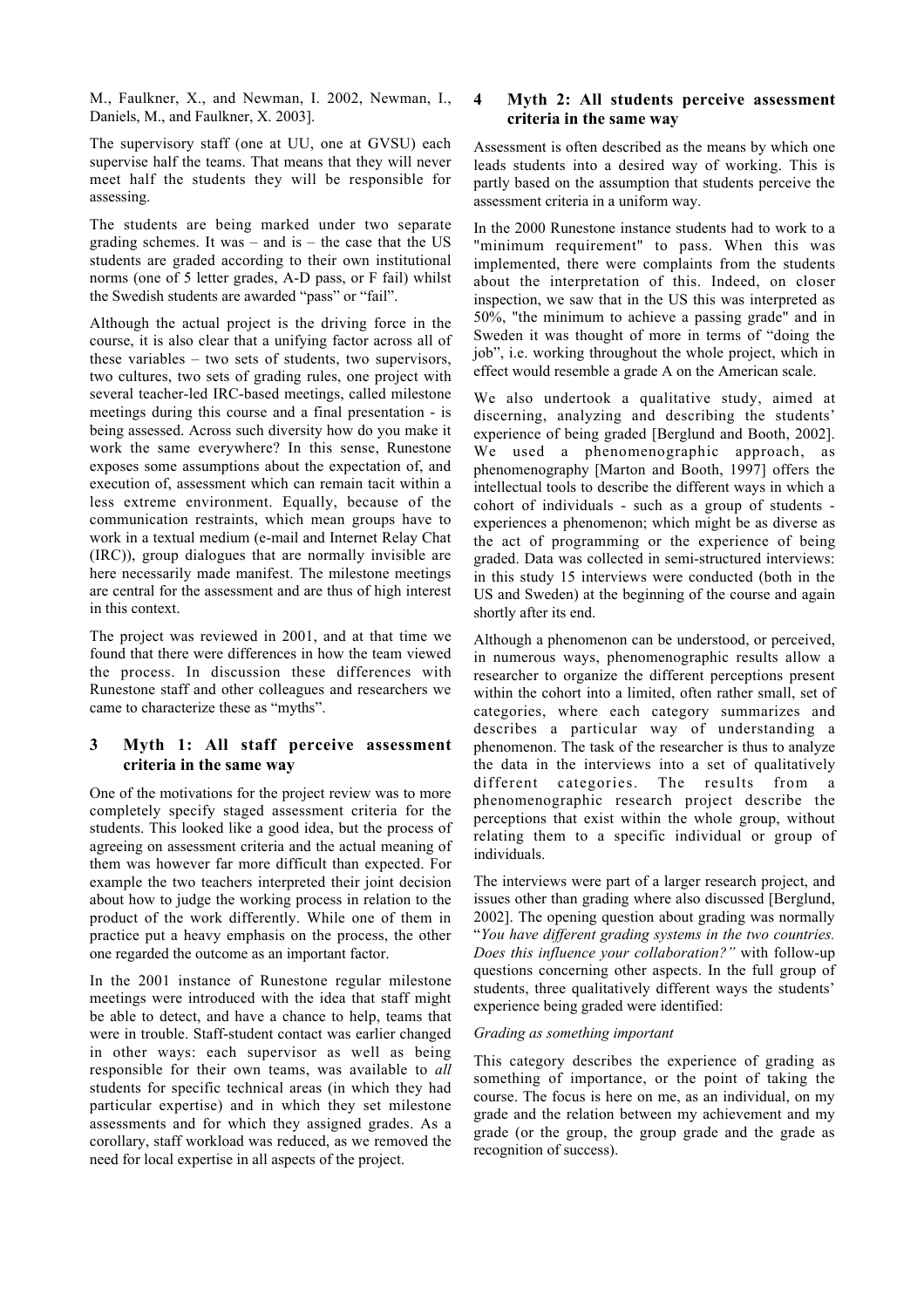#### *Grading as something not relevant*

Experiences in this category are related to the team and it's work: these are perceived as more important than grading. The focus is on a personal sense of obligation to contribute to the work of the team, or for the team to do well in relation to other teams.

#### *Grading as an obstacle*

Where the aim is to learn, or to do a good project, then there is a perception that it is better to work towards these goals, than to work on tasks that are graded or rewarded in the grading. In this way, grading can be perceived as an obstacle.

In this section we have presented descriptions of three qualitatively different ways in which students experience grading. The meaning of grading expressed in these three categories is distinctly different. Additionally, the relationship *between* the categories can be defined by the scope of the students' concerns. The first category is entirely focused on the individual, whether the issues are concerned with an individual or with the individual within a group; while the third category encompasses issues outside the group, such as the aims of the course. There is thus a wide variation in how the students in this setting perceived the assessment, and this is not likely to be unique to this course.

#### **5 Myth 3: If we set assessment criteria that focus on** *x* **[process] that is what students will focus on**

As discussed earlier (myth 1) staged assessments were introduced in the belief that it would lead the students to a certain behavior, i.e. to work steadily in a professional manner with a focus on planning and process.

*The project is defined by seven milestone deliverables, typically a week apart, which are also assessment points.*

*Week 1: Team set up. Each person is to interview one of their remote team-mates and produce a web page about them. Everyone works to establish the team web site.*

*Week 2: Design & Specification. Which describe the individual objectives to be achieved by the team and their analysis of the problem presented in the project description.*

*Week 3: Motor Control. These detail the server functions which are what actually controls the stepper motors on the maze game.*

*Week 4: Video Processing. Analysis of the video from the camera, to identify the location of the marble on the maze game board (before sending it to the remote player)*

*Week 5: Server. Integration of the video processing and stepper motor control with communication to a control interface.*

*Week 6: Interaction/navigation. Enhancing the server to provide a feedback control loop designed to steer the marble path over the game board.*

*Week 7: Client applet. Export of the control interface as a GUI (Graphical User Interface) that is available to the player via a web browser.*

The attitudes expressed above (myth 2) "Grading as something important", "Grading as something not relevant", and "Grading as an obstacle" ran counter to the staff expectations. That is, the assessment criteria were set up to emphasis the "process", but there was still an overriding focus on the "product", i.e. a functioning system, among some of the groups. We also saw that the assessment criteria was subordinate to the risk of "looking stupid and/or disloyal", for especially the Swedish students, in terms of why the students focussed on "process".

#### **6 Myth 4: Different assessment criteria for different students within a single team will** cause different levels of **participation/contribution**

This is perhaps not a common situation, but it is likely to be a criticism raised as more and more alternative ways to run courses emerge.

There was considerable discussion prior to the 2001 instance of Runestone about the effect within teams of their work being marked under two separate grading schemes. The concern was that the American students would feel that their grades could be negatively effected by the Swedish students' lack of motivation to work past the "pass" limit.

There was a range of opinion on the issue. At one extreme the opinion was that this was not a problem at all: at the other extreme, it was thought that the problem was of such magnitude that the course would have to be abandoned. In-between there was a spectrum of concern: "...its not fair to the GVSU students to put them in teams with people who have different motivations because of the way grades are recorded.." , and ".. final grading means that in some sense Swedish students have less incentive to work to the maximum of their ability, and this is further reinforced by their exposure to the USA grading system through the collaboration process..", and "...perception is reality. . if one group perceive that their partners are not contributing as much as they should because of a different grading, then this is their reality and it could poison the Runestone waters." (These discussions were carried out in e-mail, and involved past Runestone instructors as well as other members of both departments responsible for teaching and its administration).

In response to this issue, we introduced a formal Peer Evaluation mechanism, which would count for 10% of an individual's grade. In this way, we hoped to gather information related to how the students' view their work and the work of their team-mates. We thought that the pass/fail" system might be detrimental to team performance in one of two ways: if the Swedes were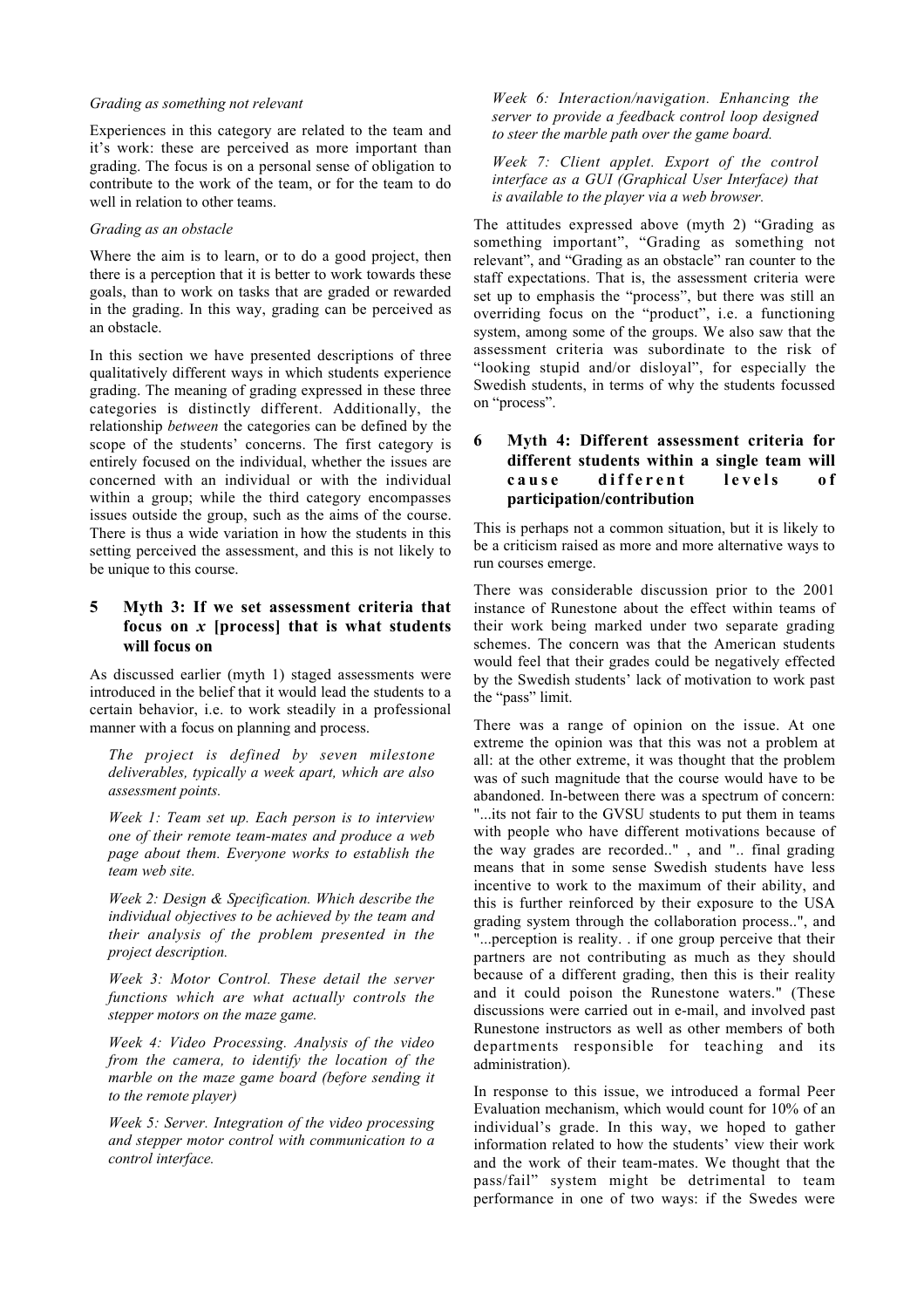actually less motivated to work beyond their passing grade we would see the US students recognizing their lesser contribution; if the US students were strategically motivated to maximize their own grade we would see the US students award themselves higher. In either case the result would be that US students awarded each other more "points" than they awarded their Swedish team members.

Using data gathered from 93 students in 2000, 47 Swedes and 46 Americans, we calculated how each group of students perceived its own contribution and the contribution of its international collaborators [Pears, A., Daniels, M., Berglund, A., and Erickson, C. 2001]. Each student was given USD 100.- to distribute over all members in the team. With the uneven distribution of students, the average for a Swede would be USD 17,23 and the average for an American would be USD 17,17 if everyone spread the money equally among the team members. The table below shows that the difference between the two cohorts was clearly higher in favor of the Swedish students than the uneven distribution would explain. It is especially interesting to note that the American students on average gave the Swedes 40 cents more than to themselves. That is, they perceived and acknowledged that the Swedes contributed more in the project.

| Average to Swede<br>USD 17.53           |                  |
|-----------------------------------------|------------------|
| Average to American<br><b>USD 16.97</b> |                  |
| Average from Swede to Swede USD 17.66   |                  |
| Average from American to Swede          | <b>USD 17.22</b> |
| Average from American to American       | <b>USD 16.88</b> |
| Average from Swede to American          | <b>USD 16.91</b> |

Given the staff discussions of the "two grade" system, reported above this allocation pattern was unexpected, indeed quite the reverse of what was feared.

#### **7 Myth 5: Assessment criteria drive motivation (motivation can be manipulated via assessment)**

Myth 5 envelopes the previous myths. That assessment criteria guide students' engagement in the subject matter has a reputation as the "the holy grail" of assessment, and serves as a guiding principle for many educators.

One, perhaps to many, surprising result of our investigation around the consequences of different marking schemes for the two student cohorts in Runestone is that the marking scheme was of subordinate importance for what the students did. We find this encouraging as we see it as a step away from what could be seen as a "marking game", i.e. for the teachers to construct a marking scheme that coerces the students into doing the things they believe are important, and for the students to figure out what behavior will give a good grade. We do not claim that marking schemes are irrelevant to what the students do in a course, there is plenty of evidence that they are [Gibbs, G. 1996, Wiiand,

T. 1998], but we do want to point out that they are not as powerful as we think..

There are however other education approaches, e.g. Problem Based Learning [Kolmos and Algreen-Ussing 2001], that claim to motivate students to engage in the subject without needing to resort to close guiding through assessment schemes. Other examples of guiding, and motivating, students from our department range from involving the students in grading and presenting each others code [Berglund, A., Daniels, M, Hedenborg, M., and Tengstrand, A. 1998] to including real users in project oriented courses [Daniels, M. and Asplund, L. 1999, Daniels, M. and Asplund, L 2000], and international collaboration on a small scale [Clear, T. & Daniels, M. 2001].

#### **8 Conclusions**

As a cautionary tale, we conclude with a moral:

#### *Don't take for granted that you understand what drives students to pass a course.*

#### **9 References**

Berglund, A., Daniels, M., Hedenborg, M., and Tengstand, A. (1998): Assessment to Increase Students' Creativity: Two Case Studies, *European Journal of Engineering Education*, Vol. 23, No 1.

Berglund, A. (2002): *On the understanding of computer networks*, Licentiate thesis 2002-02, Department of Information technology, Uppsala university.

Berglund, A. and Booth, S. (2002): *"Are you guys really concerned about the grades?" On the experience of grading systems as contextual to learning in an internationally distributed computer science course*. ISCRAT2002, Amsterdam, Netherlands.

Boud, D. (1995): Assessment and learning: contradictory or complementary?, In: Knight, P. (ed) *Assessment for Learning in Higher Education*. Staff and Educational Development Series. Kogan Page, London.

Clancy, M., Stasko, J., Guzdial, M., Fincher, S. and Dale, N. (2001): Models and areas for CS education research, *Journal of Computer Science Education*, 11(12).

Clear, T. and Daniels, M. (2001): *A Cyber-Icebreaker For An Effective Virtual Group?*, ACM Conference on Innovations and Technology in Computer Science Education, Canterbury, UK.

Daniels, M., Petre, M., Almstrum, V., Asplund, L., Björkman, C., Erickson, C., Klein, B., and Last, M. (1998): *RUNESTONE, an International Student Collaboration Project*. IEEE Frontiers in Education conference, Tempe, AZ, USA.

Daniels, M. (1999): *Runestone, an International Student Collaboration Project*. NyIng report No 11, Linköping.